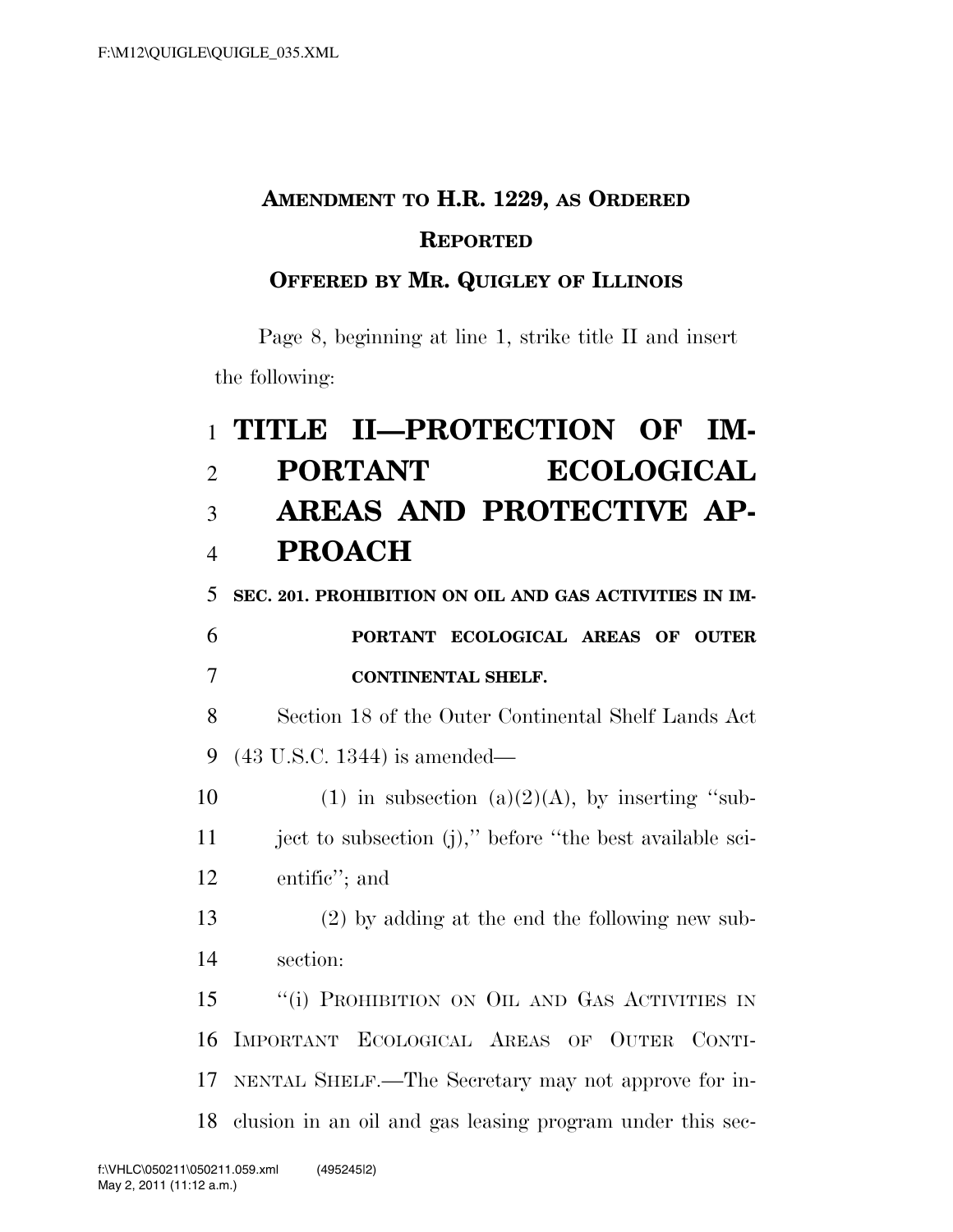F:\M12\QUIGLE\QUIGLE\_035.XML

| $\mathbf{1}$ | tion any area of the outer Continental Shelf that, by itself  |
|--------------|---------------------------------------------------------------|
| 2            | or in a network, has distinguishing ecological characteris-   |
| 3            | tics, is important for maintaining habitat heterogeneity or   |
| 4            | the viability of a species, or contributes disproportionately |
| 5            | to the health of an ecosystem, including its biodiversity,    |
| 6            | function, structure, or resilience. In designating an impor-  |
| 7            | tant ecological area of outer Continental Shelf, the Sec-     |
| 8            | retary should give particular consideration to—               |
| 9            | $\lq(1)$ areas of high productivity or diversity;             |
| 10           | $\lq(2)$ areas that are important for feeding, mi-            |
| 11           | gration, or the lifecycle of species; and                     |
| 12           | $\cdot\cdot$ (3) areas of biogenic habitat, structure form-   |
|              |                                                               |
| 13           | ing habitat, or habitat for endangered or threatened          |
| 14           | species.".                                                    |
| 15           | SEC. 202. PROTECTIVE APPROACH TO OIL AND GAS LEAS-            |
| 16           | ING, EXPLORATION, AND DEVELOPMENT ON                          |
| 17           | THE OUTER CONTINENTAL SHELF.                                  |
| 18           | (a) ADDITIONAL NATIONAL OUTER CONTINENTAL                     |
| 19           | SHELF POLICY.—Section 3 of the Outer Continental Shelf        |
| 20           | Lands Act (43 U.S.C. 1332) is amended striking "and"          |
| 21           | after the semicolon at the end of paragraph (5), by ustrik-   |
| 22           | ing the period at the end of paragraph (6) and inserting      |
|              | 23 "; and", and by adding at the end the following new para-  |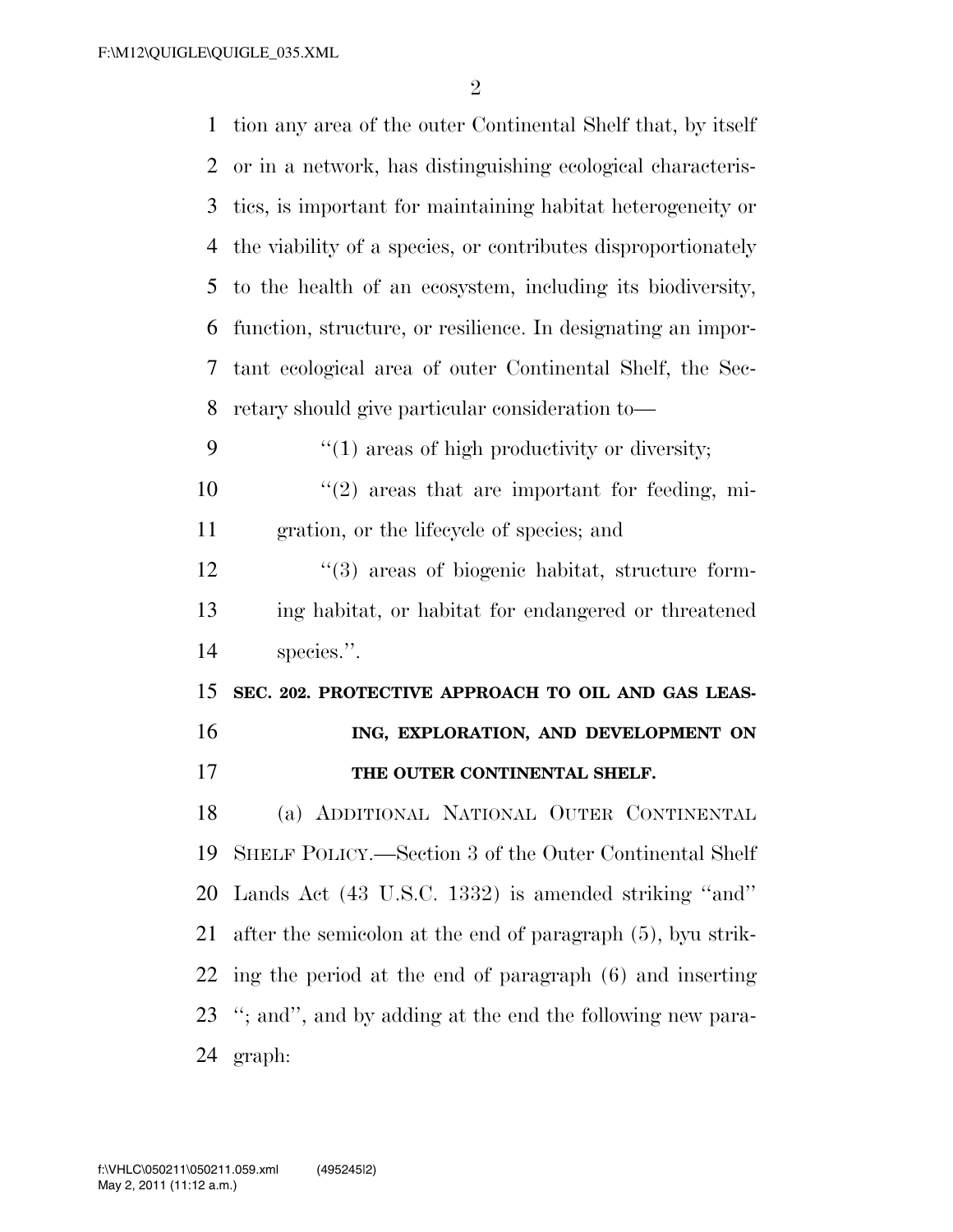1 ''(7) while the outer Continental Shelf is a vital national resource reserve held by the Federal Gov- ernment for the public, any leasing, exploration, or development of the outer Continental Shelf nec- essarily impacts the marine environment and coastal environment, so the protection and maintenance (and, when necessary, restoration) of the marine en- vironment and coastal environment is of primary im- portance and leasing, exploration, or development of the outer Continental Shelf will be authorized in lim- ited areas only when sound science shows that such activities can proceed with minimal risk to the health of the marine environment and coastal envi-ronment.''.

 (b) PROTECTIVE MANDATE.—Such section is further amended—

 (1) by inserting ''(a) DECLARATION OF POL-18 ICY.—" before "It is hereby declared"; and

 (2) by adding at the end the following new sub-section:

 ''(b) PROTECTIVE APPROACH TO LEASING, EXPLO- RATION, AND DEVELOPMENT.—The leasing, exploration, and development of oil and gas resources of the outer Con-tinental Shelf may be authorized only if